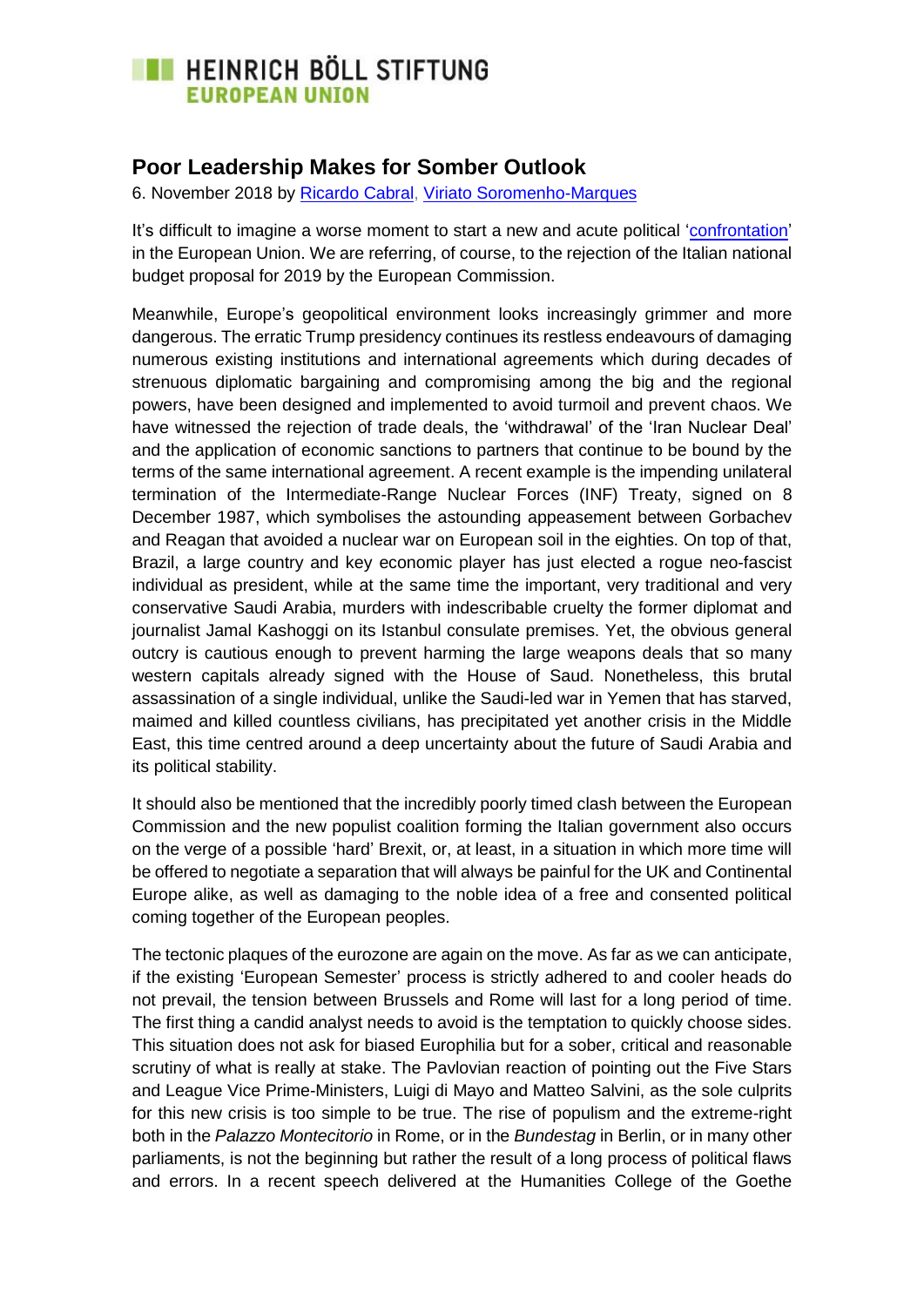University, the German philosopher Jürgen Habermas suggested some key elements that allow us to better understand why the future of the eurozone is not an issue that may be dealt with in a ['black-white-dichotomy'.](https://www.socialeurope.eu/new-perspectives-for-europe) To cope with the current populist upheaval in Europe it is necessary to better characterise the roots of the EU malaise. Habermas underlines the diversity and even contradictory features of the challenges, dominated by two main narratives. The first one is linked basically to the immigration and asylum policy problem, which is the main reason for the rapid and expanding appeal of the AfD to German voters. The second narrative has to do with the always delayed reform of the Economic and Monetary Union (EMU), and explains the dismal electoral performance of traditional parties in southern Europe, as well as the arrival of Emanuel Macron at the *Elisée* Palace, which however should not be separated from his main campaign proposal for a programme of profound reforms to the eurozone in cooperation with Berlin, which we already analysed in a [previous post.](http://eu.boell.org/en/2018/04/09/eurozone-reform-proposals-not-quite-way-forward) There is a problem, nevertheless, in binding together the two narratives of the EU crisis. In spite of the high price paid by Greece, Portugal, Ireland, Italy and other EU Member States that still experience high unemployment, particularly among the young. It seems that some countries more worried about the immigration and asylum issues have a blind spot regarding the grievances of the Member States suffering under the yoke of austerity and very large public debts. In his speech, Habermas wrote these eloquent words: 'I am astonished about the *chutzpah* [the nerve] of the German government that believes it can win over partners when it comes to the policies that matter to us – refugees, defense, foreign and external trade – yet simultaneously stonewalls on the central question of completing EMU politically.' Not only the expectations regarding a revival of the German-French Entente, ended up in a state of stagnation and paralysis, but also the consensus that prevailed in the first stages of the EMU framing process, according to which the euro should become a tool for social and economic convergence within the eurozone, seems to have sunk into total oblivion.

The populist nature of the ruling parties in Rome is no excuse for the fact that under its current status, the EMU fiscal rules and the rigid attitude of the European Commission are increasingly the fault lines of the eurozone, whereas it should instead foster the economic, social and political strength of the eurozone and of the European Union fabric as a whole. With its current software, which was worsened by the fiscal rules introduced since the euro crisis (particularly, the Six-Pack, the Two-Pack, and the Fiscal Compact), designed to operate like a *quasi*-Constitution, the future will show a growing abyss between the winners and the losers of the EMU.

It was to be expected that the eurozone fiscal governance reforms hurriedly put in place following the 2010-2012 Euro crisis would fail the test of time. So tight-knit a straitjacket, with fiscal consolidation objectives that grow ever more demanding over time, was bound to be politically tested sooner rather than later. The reason why Italy is now at the centre of a new hurricane increasing in force has to do with the fact that Rome (like also Athens) was severely and simultaneously hit by the chief component blocks of the two narratives identified by Habermas, cited above. Luigo di Maio`s Five Star Movement grew upon the social unrest caused by strong austerity measures imposed by a combination of technocratic government and market pressure concerning the price of public debt. On the other hand, Salvini's League capitalised exponentially citizens' fear of the ills of immigration and asylum policies, disseminating a racist and extreme-right discourse prone to add gasoline to a fire already in progress.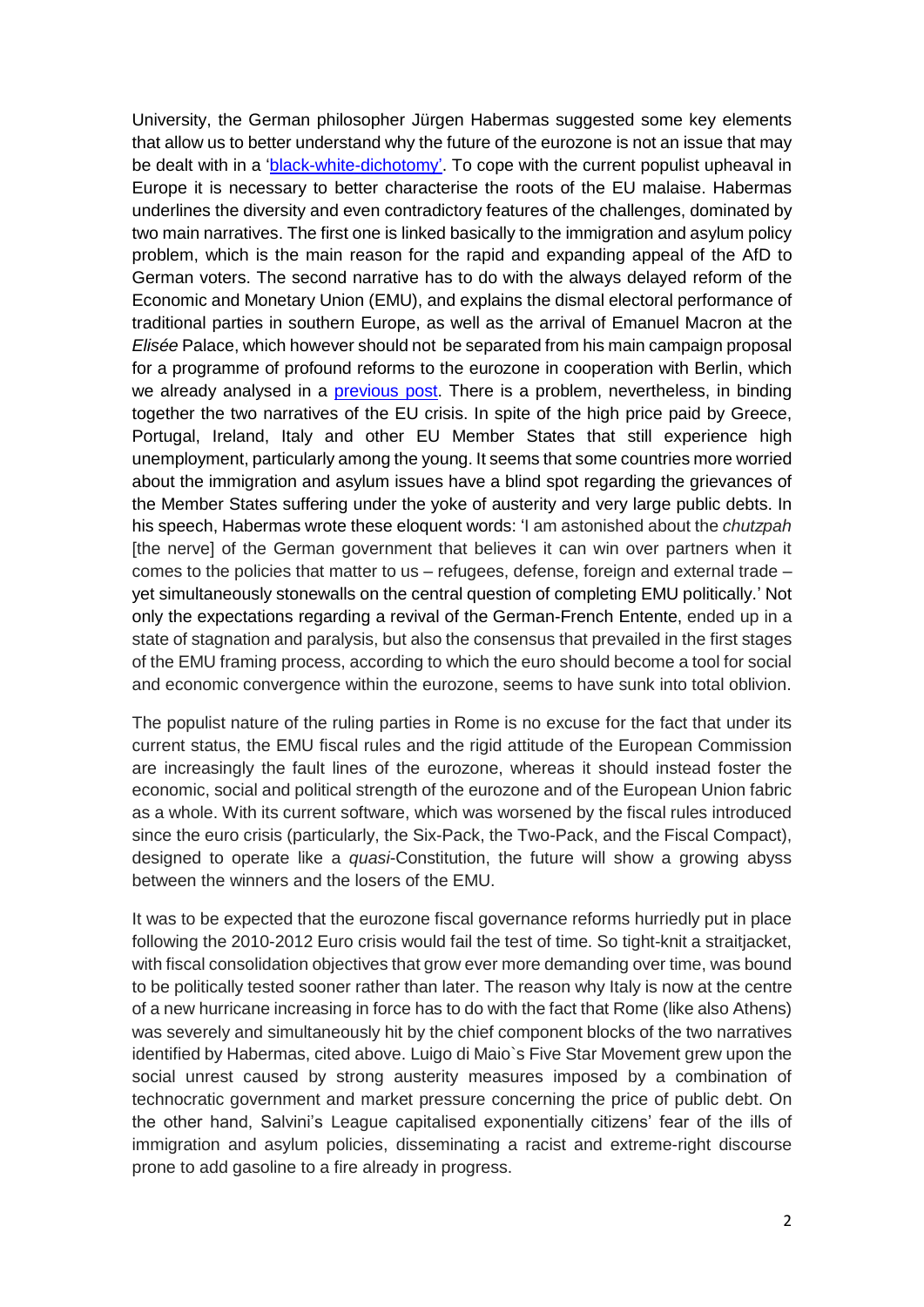Instead of going to war with Rome, by threatening it with bankruptcy and exit from the euro, in response to the 2019 national budget proposal that merely increases the budget deficit by a few tenths of percentage points, while keeping it well below 3% of GDP, the European Commission should have urged the European Council and the Eurogroup to launch a process aiming for a profound revision of the fiscal and governance rules of the euro.

The success of the eurozone policies and of their political and technocratic leadership should be measured not according to structural budget deficits of tenths of percent of GDP, but along altogether different criteria. In fact, if the young and already much acclaimed historian [Yuval Noah Harari](https://www.economist.com/open-future/2018/09/26/we-need-a-post-liberal-order-now) is right, the key test of any contemporary liberal and democratic system of government is linked to the ability to respond effectively to the three main and global perils that threaten to overwhelm humankind in the near future: How to prevent nuclear war? How to fight back climate change? How 'to create a global safety-net to protect humans against the economic shocks that AI [Artificial Intelligence] is likely to cause'?

Needless to say that trying to find guidance in the 16 articles of the Fiscal Compact for an EU wide response strategy up to the task of facing these three major challenges would be a [futile exercise.](https://www.consilium.europa.eu/media/20399/st00tscg26_en12.pdf) It could rather be considered a hilarious endeavor, if the consequences were not so tragic for hundreds of millions of citizens, in and well beyond the EU. Under the current rules of the euro it is a complete delusion to believe that public policies able to promote a bold transition to a low carbon economy, requiring very large levels of investment across the whole of the EU, possibly for decades, can be developed according to a public finances codebook that seems to be a robust financial analogy to the Freudian concept of 'anal-sadistic stage' (*sadistische-anale Stufe*), developed namely in his 1915 work, *Drei Abhandlungen zur Sexualtheorie*.

The conflict between Brussels and Rome is currently on track to becoming a war of attrition. Many among the eurozone ruling elite believe that if subject to sufficient combined pressure by European authorities, Italy will quickly fold like Greece did in 2015. However, Rome is not Athens. Italy is one of the world's leading and largest economies, it has a robust current account surplus, a nearly balanced international investment position, a positive primary budget balance and, until recently, the level of foreign capital flight has been manageable. Italy is not in the desperate negotiating position of 2015 Greece, and the Italian political leadership knows it. The eurozone authorities' negotiating threat is not credible, not unless the eurozone leadership is willing to drive Italy to the edge of bankruptcy and exit from the euro, by restricting the access of the Italian banking system to the Emergency Liquidity Assistance of the Bank of Italy.

It is only the fiscal rules developed since 2010 which prevent the Italian populist government from having its fiscal way. However, every policymaker knowledgeable enough recognises that the Six-Pack, the Two-Pack and the Fiscal Compact are already bygones of the quite unique euro crisis era. Surely, the strict enforcement of those rules against Italy is but a façade to avoid 'losing face'?

Thus, most likely the current confrontation of the European authorities with Italy will end in some sort of a fudge. The wasteful rules so laboriously elaborated will be amended and 'reaffirmed'!